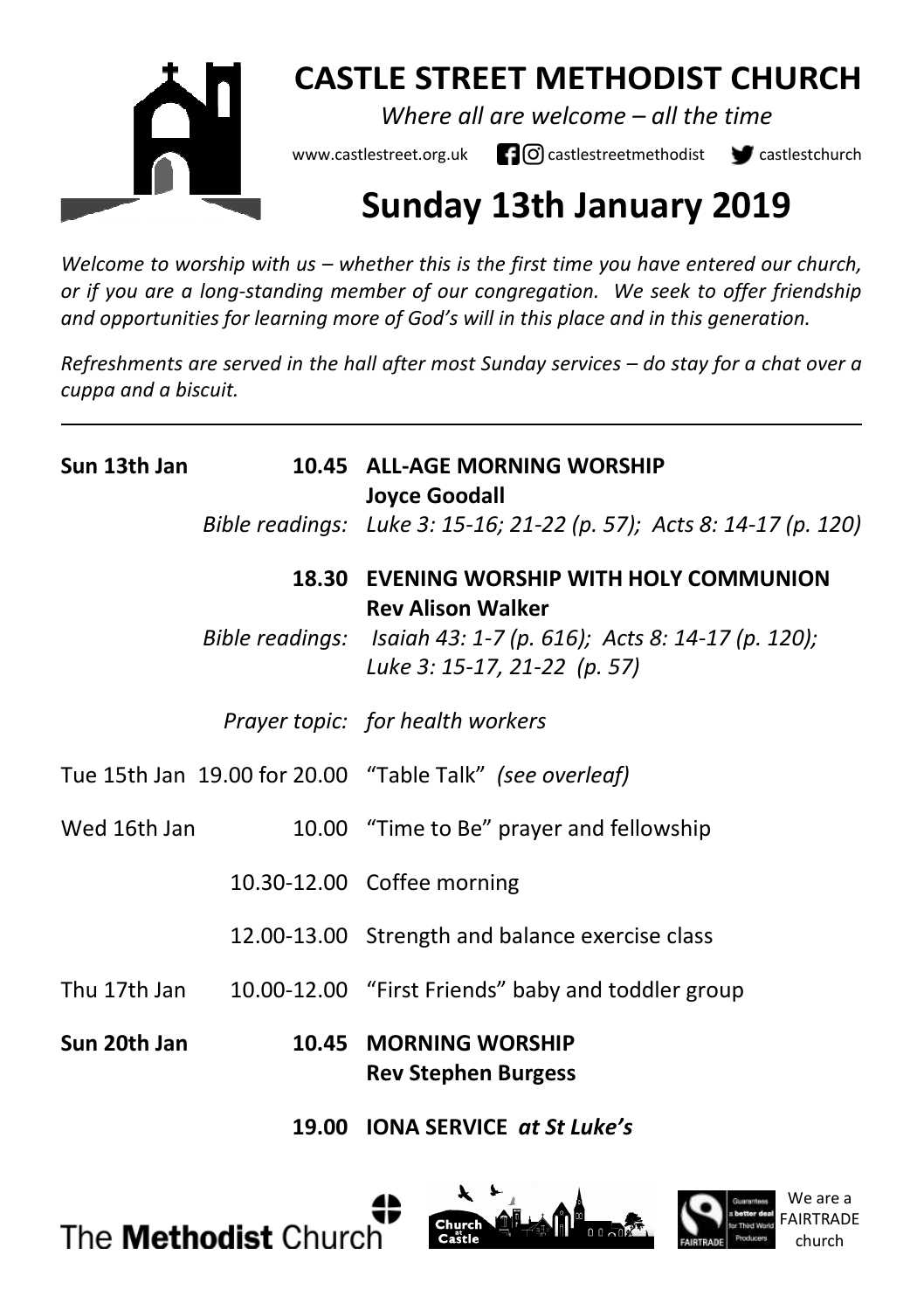## **Welcome to Castle Street Methodist Church!**

If you are worshipping with us for the first time, please make yourself known to one of the stewards and pick up a welcome leaflet. All people of this church are part of the ministry, led by the Revd Alison Walker who may be contacted electronically via the church website or by telephone on (01223) 872 862.

Our church magazine *Castle View* contains more details of events taking place each month – please pick up a copy of the latest issue.

There is a **Prayer Request** book at the back of the church, which is used during services and at prayer meetings – but remember it is on display for anyone in the church to read, so please respect the privacy of those concerned and avoid including names and other personal details unless specifically requested.

#### **"Table Talk" – restarts this week**

"Table Talk" is our study group aimed at young adults, and aims to meet every week during university term. We meet for a simple cooked meal (not compulsory) around a Table at 7pm (the cooking is shared), and this is followed at about 8pm with tea and coffee and the Talk part of the evening; we finish at about 9.30pm. This term we shall meet alternately on Tuesdays and Fridays, and the plan is shown below. The theme is "Exploring Spiritual Practices".

- Tue 15th Jan: welcome back and planning session
- Fri 25th Jan: "Hunger and thirst for God"
- Tue 29th Jan: "Exploring fasting"
- Fri 8th Feb: "Exploring using Scripture"
- Tue 12th Feb: "Exploring prayer (part 1)
- Fri 22nd Feb: "Exploring prayer (part 2)
- Tue 26th Feb: "Exploring bread and wine"
- Fri 8th Mar: "Exploring fellowship"

A Doodle Poll has been set up to indicate who is going to be there for food each week. If you're interested in coming along and are not already a regular, please have a word with Alison (so we know numbers for catering).

 $~\sim$ ~~~~~~~

## **Family Snowman Drive – Saturday 26th January**

Do you want to build a snowman? In this winter version of a "beetle drive" there will be fun for all the family. It's a social event, so there is no charge. In order that it's not too late for children, we want to start playing promptly at 6pm, so please arrive from 5.30pm. Speak to Denise if you'd like to known more.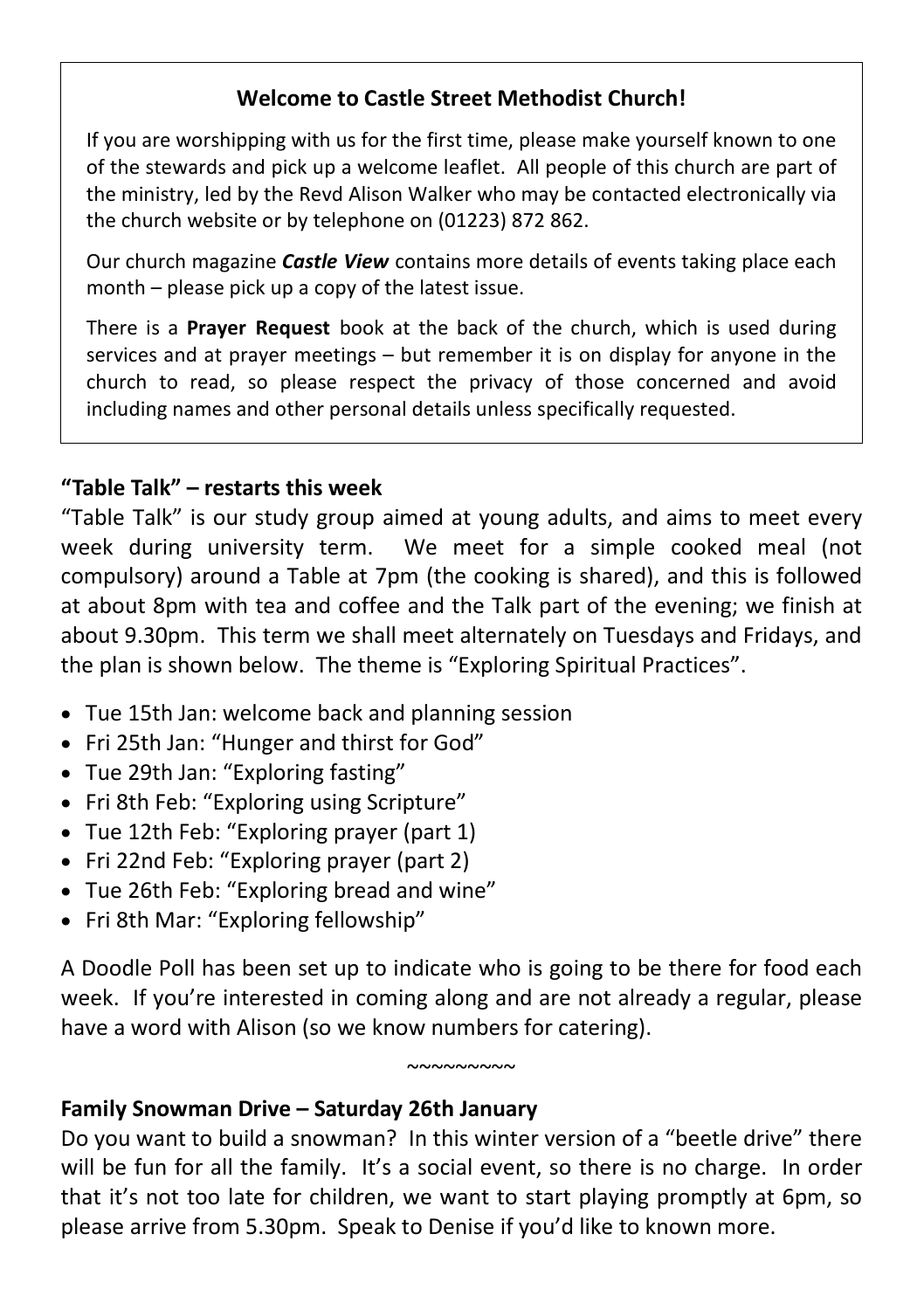## **"Science Meets Faith" – Wesley Church, Monday 14th January**

This series continues tomorrow evening when Dr David Williams, Associate Lecturer at the Department of Veterinary Medicine, University of Cambridge will give a lecture entitled "Light to the World – Experiences of a Veterinary Ophthalmologist". It starts at 7.45pm, with refreshments from 7.15pm.

David Williams qualified from Cambridge University in 1988, aiming to devote his professional life to veterinary ophthalmology. Having worked at the Animal Health Trust and Royal Veterinary College, where he gained a PhD researching in ocular immunology, David returned to Cambridge, and studied for his fellowship of the Royal College of Veterinary Surgeons with a dissertation on ocular abnormalities in farmed halibut as part of his continuing interest in exotic animal medicine. A doctorate in veterinary medicine at the University of Cambridge's Department of Veterinary Medicine concentrated on age-related cataracts in dogs, cats and horses and what that can tell us about cataracts in human patients. He now teaches ophthalmology there and runs the ophthalmology clinic. From early in his career David has been passionate about improving animal welfare and encouraging veterinary ethics. He is a diplomate of the European College of Animal Welfare and Behaviour Medicine, has a Master's in Education and is currently undertaking a Doctorate in that subject, focussing on the teaching of veterinary ethics and animal welfare.

"Open my eyes, Lord, so I can see wonderful things from your word," says the psalmist. Vision is so important both in real life and as a metaphor for spiritual insight. And yet Paul tells us in his second letter to the Corinthians that we "walk by faith not by sight". Nearly forty million people globally are blind and about four times that many have visual disturbance. And one might think that human ophthalmology is thus far more important than caring for animal eyesight. Yet animals are part of God's wonderful creation and so care for them is significant too. Animal eyes have just about the same range of diseases as human eyes, from dry eye and corneal ulcers to cataract and retinal degeneration. So, while certainly there are lessons which veterinary ophthalmologists can learn from human doctors, there are also important features of treating dog and cat eyes that can impact on human ocular conditions. We have successful treatment for dry eye in dogs which is now used in people and our studies of cataract in dogs and horses can hopefully improve measures of slowing the progression of lens opacities in people as well as in animals.

Many of the "Science Meets Faith" talks have been recorded, and can be downloaded as podcasts from http://bit.ly/2TsOnih – so why not have a listen if you'd like to get a flavour of what they're like?